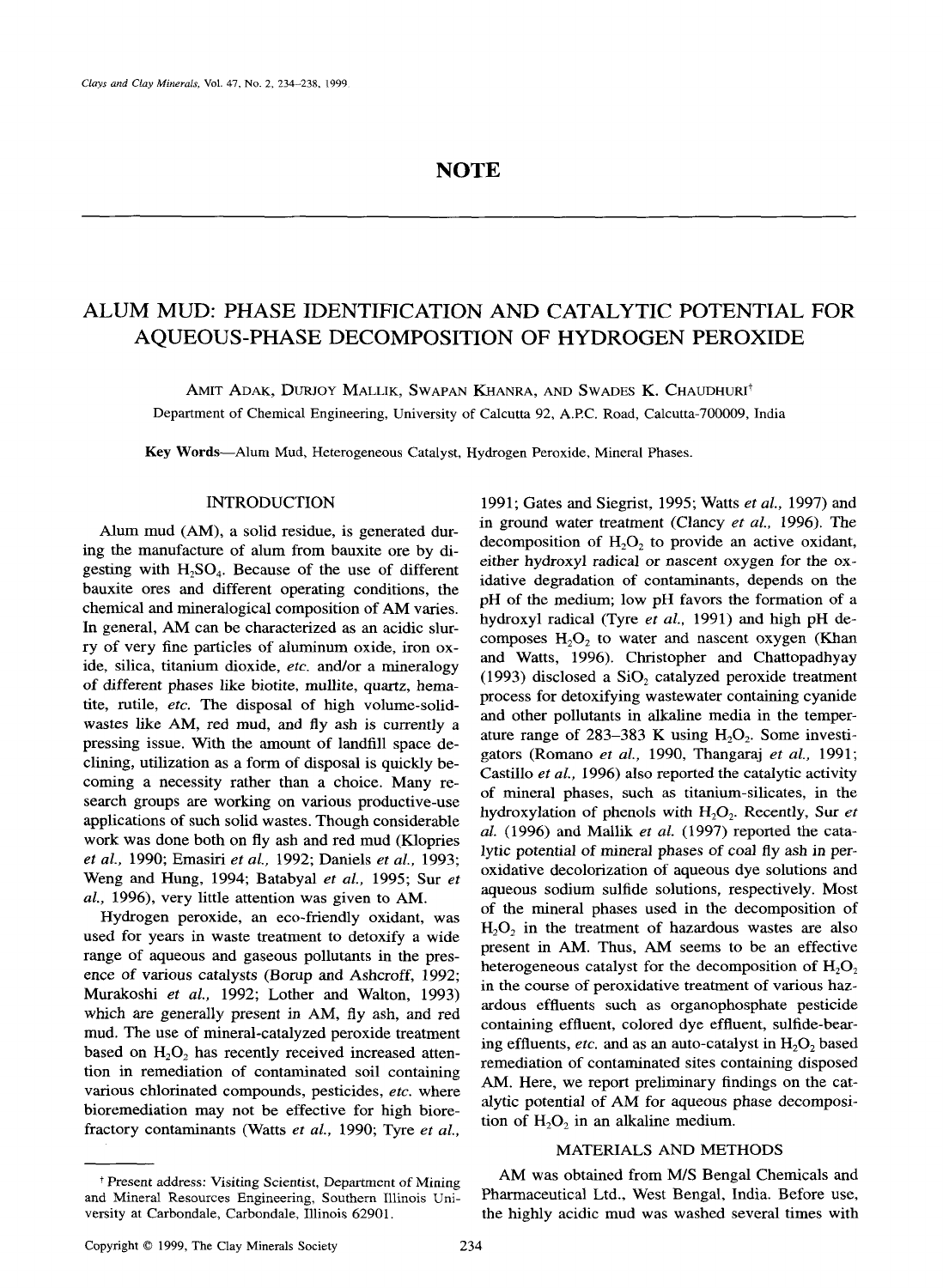

Figure 1. Particle size distribution of alum mud used as catalyst.

distilled water until the pH of the wash water increased to 6.0  $\pm$  0.2. The washed mud was dried at 105  $\pm$  5°C in nitrogen atmosphere for 8 h, cooled to ambient temperature, and used in the experiments described below. Analytical grade  $H_2O_2$  [30% weight/volume (w/v)] was used for experiments and dilutions were made as required.

Particle size analysis of AM involved a laser particle size analyzer (Malvern Instruments, Model M 7.06) using isoamyl alcohol as a solvent. An X-ray diffraction (XRD) pattern of AM was obtained with a Philips Analytical X-ray Diffractometer (Model PW 1710) using Ni-filtered CuK $\alpha$  radiation. Scanning Electron Microscopy (SEM) using a Cam Scan (Model 2DV) instrument with Energy Dispersive X-ray Spectrophotometry (EDX) capabilities was used.

The decomposition reaction of  $H_2O_2$  was studied in a  $9.5 \times 10^{-2}$  m inside diameter fully baffled, mechanically agitated batch reactor constructed of glass, and equipped with a six-blade glass disc-turbine impeller (diameter  $3.0 \times 10^{-2}$  m). The reactor was immersed in a constant temperature water bath where temperature was controlled within  $\pm 1^{\circ}$ C. For each procedure, 0.20 1 of distilled water was placed in the reactor and allowed to reach the desired reaction temperature. Then,  $H_2O_2$  solution (30% w/v) was added to the reactor and agitated for a few seconds to make a homogeneous mixture. Then, a known quantity of dried AM was added to the reactor, and the mixture was again agitated at a controlled speed. Samples were withdrawn from the reaction product at regular intervals of 15 min after stopping the agitation for few seconds to allow the AM particles to settle. The concentration of undecomposed  $H_2O_2$  in the product was determined by the iodometric method (Vogel, 1978). Before the addition of AM to the reactor, a small volume of the product was withdrawn for estimation of the initial  $H_2O_2$  concentration. The decomposition of  $H<sub>2</sub>O<sub>2</sub>$  was also studied in the absence of AM. Some



Figure 2. SEM of alum mud particles used as catalyst.

experiments with AM were repeated for replication purposes, and the average deviation was within  $±4.0\%$ .

#### RESULTS AND DISCUSSION

### *Characterization of alum mud*

The particle-size distribution of AM is shown in Figure 1. Weight percentage of different particle sizes in AM is represented in bars. SEM (Figure 2) analysis confirmed that the particle shape and morphology of AM varies. Figure 3 shows the elemental composition



Figure 3. EDX of alum mud particles used as catalyst.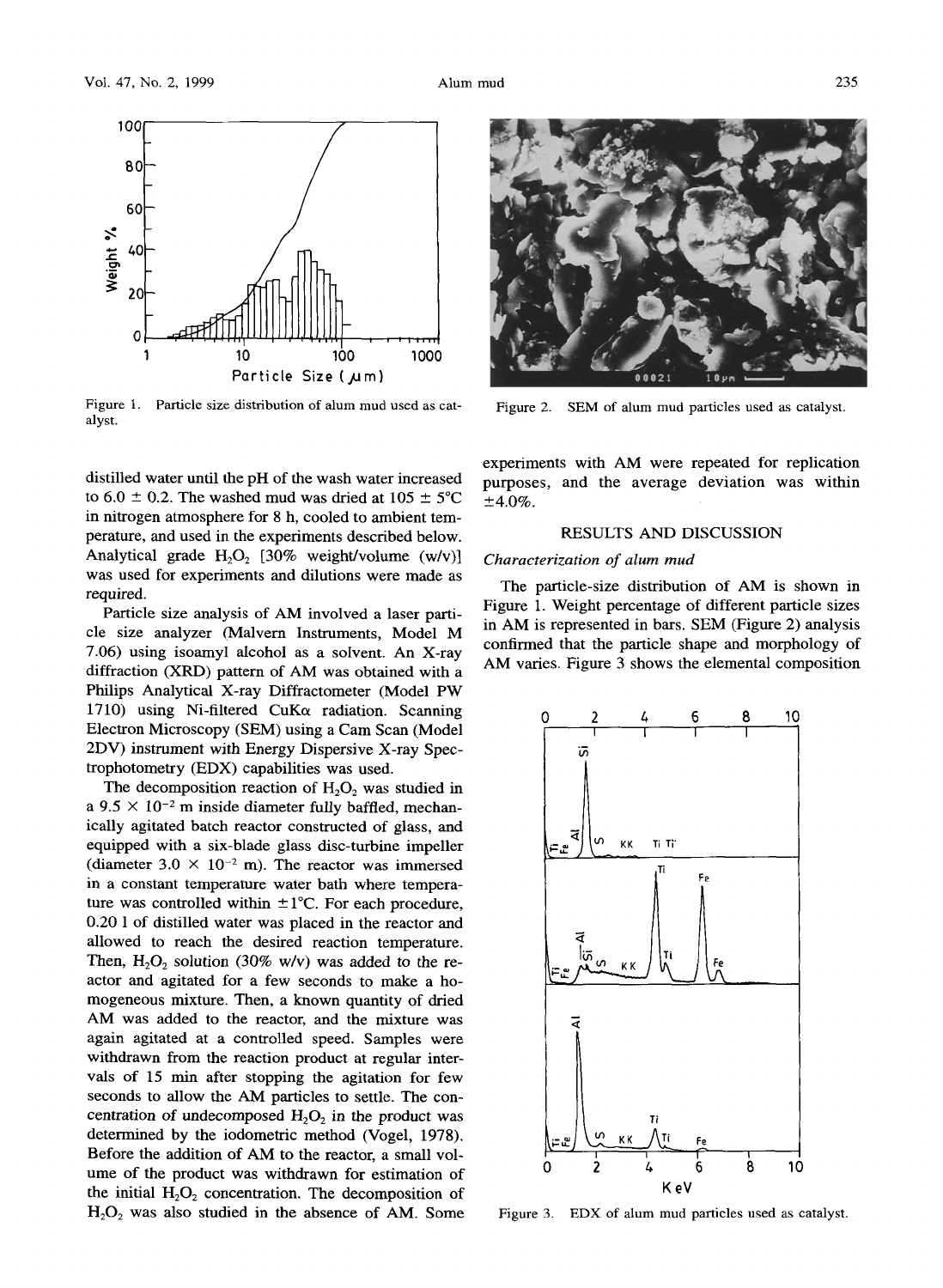

Figure 4. X-ray diffractogram of alum mud used as catalyst [1. Aluminium oxide (crystal structure not assigned); 2. A1 uminium titanium oxide (orthorombic); 3. Sodium alumino silicate (cubic); 4. Aluminium oxide (monoclinic); 5. Gypsum (monoclinic); 6. Kyanite (triclinic); 7. Biotite (monoclinic); 8. Mullite (orthorhombic); 9. Quatrz (hexagonal); 10. Calcium aluminium oxyhydrate (crystal structure not assigned); 11. Rutile (tetragonal); 12. Hematite (rhombohedral); 13. Magnetite (cubic)].

of three different AM particles which also varies from particle to particle. Mineral phases were identified by comparing XRD patterns to the (inorganic) Powder Diffraction File (JCPDS International Center for Diffraction Data, 1989). Figure 4 displays the relatively sharp diffraction maximum associated with well-crystallized minerals like hematite, biotite, quartz, mullite, *etc.* The X-ray diffractographs of unwashed and waterwashed AM are similar, therefore, washing has no apparent effect on the mineralogy of AM particles.

#### *Decomposition of hydrogen peroxide*

The accuracy of the experimental procedure was tested by performing experiments on decomposition of  $H<sub>2</sub>O<sub>2</sub>$  without AM in distilled water (pH 6.8  $\pm$  0.2). For an initial  $H_2O_2$  concentration of  $13.75 \times 10^{-2}$  kmol  $m<sup>-3</sup>$ , the experimental data correlated well with a firstorder rate equation,  $R = -dC/dt = kC$  (kmol m<sup>-3</sup> s<sup>-1</sup>), in the temperature range of 313-345 K (Table 1). The

Table 1. Nomenclature.

- C Concentration of hydrogen peroxide at any time t, kmol m<sup>-3</sup>.
- $C_0$  Initial concentration of hydrogen peroxide, kmol m<sup>-3</sup>.
- k Specific first order rate constant for the decomposition of hydrogen peroxide,  $s^{-1}$ .
- N Speed of agitation, rev  $min^{-1}$ <br>R Rate of decomposition of hyd
- Rate of decomposition of hydrogen peroxide, kmol  $m^{-3}$  S<sup>-1</sup>.
- t Time, s.<br>W Alum m
- Alum mud loading,  $\%(\text{w/v})$ .

Table 2. Specific first order rate constants for decomposition of  $H_2O_2$  under different conditions.

| Temperature<br>(K) | AM loading<br>$(\% w/v)$ | pH of Reaction<br>medium | Rate constant, k <sup>1</sup><br>$(s^{-1})$ |
|--------------------|--------------------------|--------------------------|---------------------------------------------|
| 313                |                          | 5.65                     | $3.72 \times 10^{-7}$                       |
| 323                |                          | 5.65                     | $2.61 \times 10^{-6}$                       |
| 333                |                          | 5.65                     | $1.30 \times 10^{-5}$                       |
| 345                |                          | 5.65                     | $3.53 \times 10^{-4}$                       |
| 313                |                          | 9.24                     | $3.75 \times 10^{-5}$                       |
| 323                |                          | 9.24                     | $8.33 \times 10^{-5}$                       |
| 333                |                          | 9.24                     | $16.63 \times 10^{-5}$                      |
| 313                | 2.5                      | 9.24                     | $1.39 \times 10^{-4}$                       |
| 313                | 5.0                      | 9.24                     | $2.59 \times 10^{-4}$                       |
| 323                | 5.0                      | 9.24                     | $5.41 \times 10^{-4}$                       |
| 333                | 5.0                      | 9.24                     | $11.90\times10^{-4}$                        |
| 313                | 7.5                      | 9.24                     | $5.07 \times 10^{-4}$                       |

<sup>1</sup> Calculated from the respective plot of  $-$ In C/C<sub>0</sub>.

integral form of the rate equation,  $-\ln C/C_0 = k t$ , was used to calculate the rate-constants of the reaction. The first-order rate-constants obtained from the slopes of the plots of  $-\ln C/C_0$  *vs.* t are reported in Table 2. An Arrhenius plot, based on the first-order rate-constants (Table 2) for decomposition of  $H_2O_2$  without AM in distilled water, gave an apparent activation energy of  $48.68$  kcal mol<sup>-1</sup>, which is in excellent agreement with the value of 50.0 kcal mol<sup>-1</sup> (Kirk-Othmer, 1981).

## *Effect of temperature*

Figure 5 shows the effect of temperature in the range of 313–333 K on decomposition of  $H_2O_2$  with 5% (w/v) AM loading and without AM loading, at pH 9.24. In this temperature range, the first-order rate constant for decomposition is  $\sim$ 7 $\times$  higher than where no



Figure 5. Effect of temperature on decomposition of  $H_2O_2$ with and without alum mud (Operating conditions:  $V = 2.0$  $\times$  10<sup>-4</sup> m<sup>3</sup>; C<sub>0</sub> = 13.75  $\times$  10<sup>-2</sup> kmol m<sup>-3</sup>; W = 5% (w/v);  $pH = 9.24$ ; N = 850 rev min<sup>-1</sup>; see Table 1).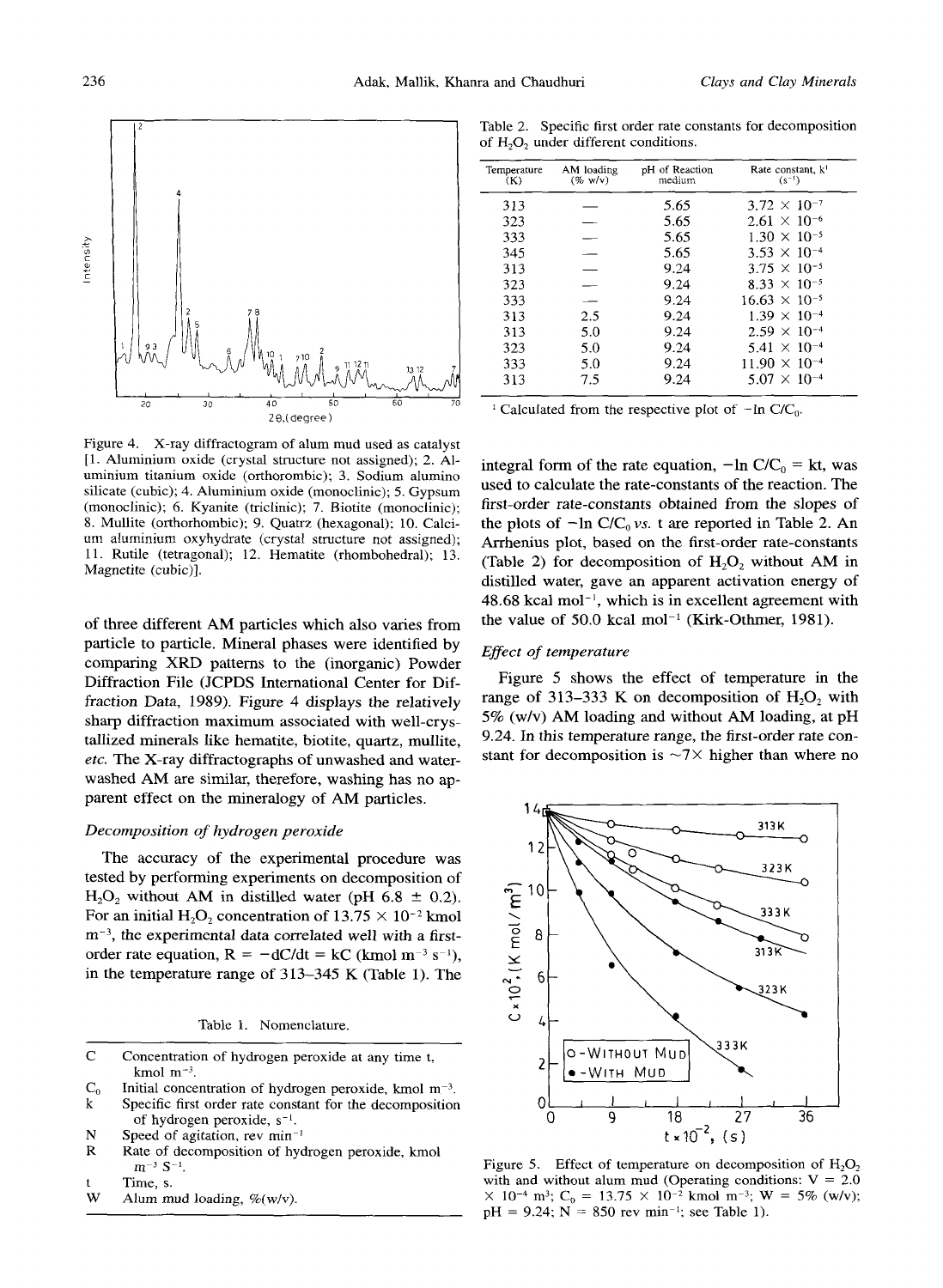

Figure 6. Arrhenius plot for decomposition of  $H_2O_2$  in presence of alum mud (Operating conditions: same as in Figure 5).

AM is present under otherwise identical operating conditions (Table 2). An Arrhenius plot (Figure 6), based on the rate constants (Table 2), calculated from  $-\ln\text{C/C}_0$  plots of respective C *vs.* t curves for 5% (w/ v) AM loading (Figure 5) gave an apparent activation energy of  $16.6$  kcal mol<sup>-1</sup>. It was also found that at 313 K, after the fifth repeated use of the same AM (batch time 1 h), the reduction of the catalytic effect of AM is 30% compared to that of fresh AM.

## *Effect of alum mud loading*

Figure 7 shows the decomposition kinetics of  $H_2O_2$ with AM in the range of  $2.5-7.5\%$  (w/v) loading. The extent of decomposition increases with increasing *AM*  loading under otherwise identical operating conditions. The specific first-order rate-constants are reported in Table 2. The higher rate of decomposition of  $H<sub>2</sub>O<sub>2</sub>$  with increasing AM loading suggests a surface reaction mechanism.

#### *Effect of speed of agitation*

Figure 8 shows that the speed of agitation in the range of 500-1600 rev min<sup>-1</sup> has a nominal effect on the decomposition of  $H_2O_2$  in the presence of 5% (w/ v) AM loading at 313 K. However, above 1200 rev  $min^{-1}$ , the effect of the speed of agitation is nearly negligible. Therefore, mass transfer resistance can be neglected in this reaction in the range of 500-1600 rev  $\min^{-1}$ .

## *Effect of pH*

The effect of pH in the range of 7.56-11.58 was studied also at 313 K in the presence of 5% (w/v) AM loading. Figure 9 and Table 2 illustrate that pH has a significant effect on the decomposition of  $H<sub>2</sub>O<sub>2</sub>$  in the presence as well as the absence of AM. The extent of decomposition of  $H_2O_2$  increases with increasing pH in the range  $7.56-11.58$  in the presence of  $5\%$  (w/v) AM loading under otherwise identical operating conditions.



Figure 7. Effect of alum mud loading on decomposition of  $H_2O_2$  (Operating conditions:  $V = 2.0 \times 10^{-4}$  m<sup>3</sup>;  $C_0 = 13.75$  $\times$  10<sup>-2</sup> kmol m<sup>-3</sup>; T = 313 K; pH = 9.24; N = 850 rev  $min^{-1}$ ).

#### **CONCLUSIONS**

Our preliminary study shows that AM containing Si, Ti, A1, Fe, *etc.-bearing* phases can be an effective heterogeneous catalyst for aqueous phase decomposition of  $H_2O_2$  under appropriate operating conditions. The catalytic effect of AM may be useful both in the treatment of hazardous effluents with  $H<sub>2</sub>O<sub>2</sub>$  and also as an auto-catalyst in remediation of contaminated sites containing AM.



Figure 8. *Effect* of speed of agitation on *decomposition* of  $H_2O_2$  (Operating conditions:  $V = 2.0 \times 10^{-4}$  m<sup>3</sup>;  $C_0 = 13.75$  $\times$  10<sup>-2</sup> kmol m<sup>-3</sup>; T = 313 K; W = 5% (w/v); pH = 9.24).